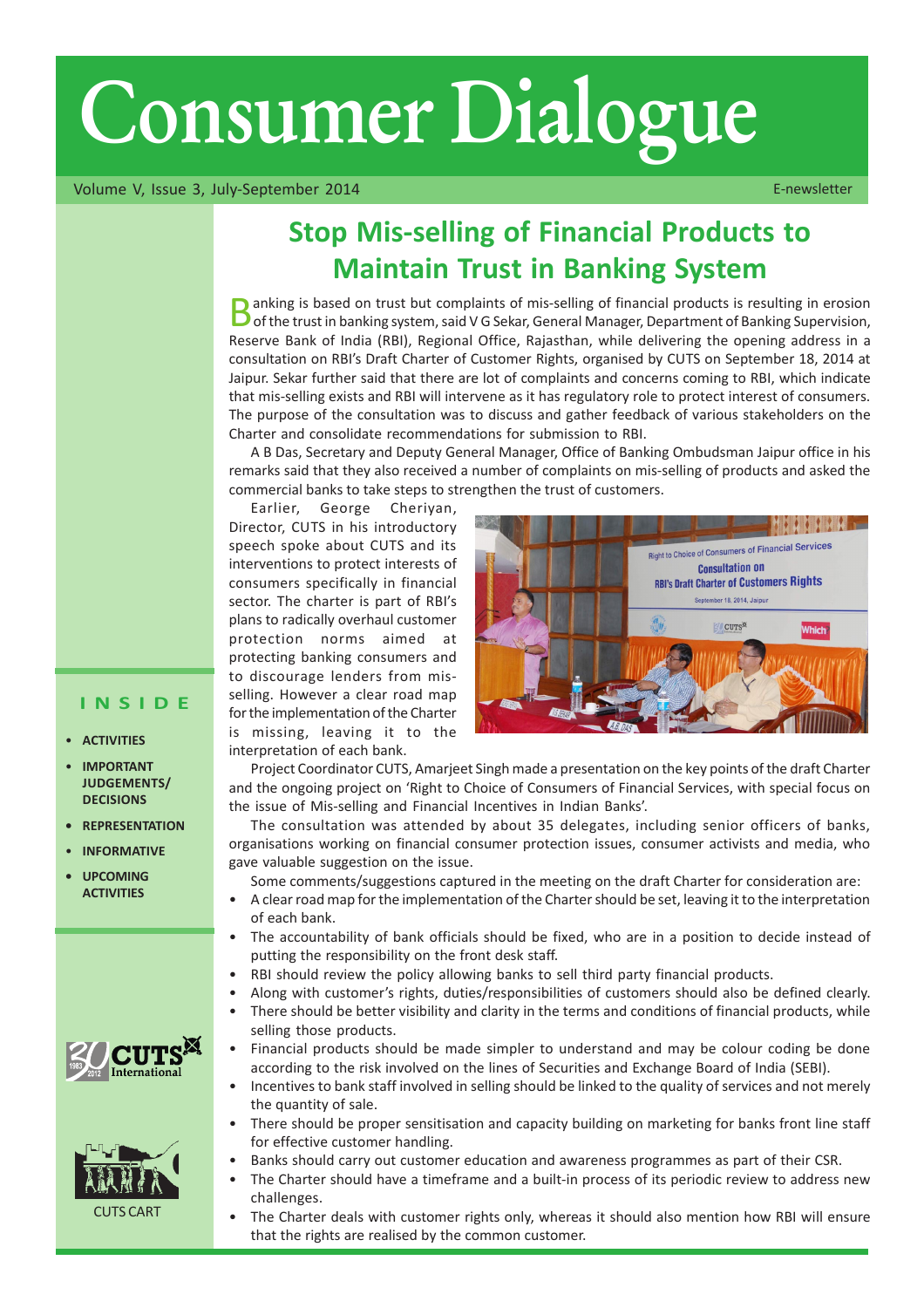

#### ACTIVITIES Campaign on Organic Food and Farming for All

UTS organised a campaign 'Organic food and farming for all', which was supported by Swedish Society for Nature Conservation under the Green Action Week and aimed at facilitating awareness generation among consumers of Jaipur city of Rajasthan about organic food.

During September 2014, a total of nine cottage meetings were organised in nine different localities of Jaipur targeting urban consumers. In each of these meetings, consumers were informed about the simple technique of growing organic kitchen gardens through the medium of tray cultivation. Experts on the theme facilitated the cottage meetings.

Ten street plays were organised at various market places to reach out to a wider audience in an attempt to modify consumer behaviour in favour of organic products. For conducting plays, Ras Rang Manch, a



Jaipur-based street play group was given the responsibility. A signature campaign was also organised under the campaign.



#### ProOrganic Activities Reaches Grassroots

Awareness campaigns are scheduled under the project entitled<br>
Promote Organic Consumption in the State of Rajasthan' (Pro-Organic) supported by Swedish Society for Nature Conservation (SSNC) in selected 102 *gram panchavats* of all six districts during August 2014-January 2015 with the aim to make consumers aware of available organic products and influence their buying habits through street plays, posters, hand-outs etc.

The campaigns commenced during August 2014. Arjun Kant Jha of CUTS attended the awareness campaign at Chittorgarh and Kota on September 10 and 11, 2014 respectively and Deepak Saxena in two gram panchayats in Dausa districts on September 29 and 30, 2014 respectively.

### National Environment and Awareness Campaign

Five Divisional level pre-proposal open workshops were organised at Chittorgarh (Udaipur Division), Kota, Jodhpur, Bikaner and Jaipur on August 4, 5, 6, 7 and 12 respectively under the National Environment Awareness Campaign (NEAC) for the year 2014-15 on the theme 'Combating Desertification, Land Degradation and Drought'. CUTS is serving as a Regional Resource Centre of Rajasthan.





- REPRESENTATION George Cheriyan attended the first meeting of the Inter-Ministerial Monitoring Committee held at Department of Consumer Affairs (DoCA), New Delhi on July 18, 2014.
	- He attended a Roundtable on Smuggled and Counterfeit Food Products organised jointly by DoCA and Federation of Indian Chambers of Commerce and Industry-Committee against Smuggling and Counterfeiting Activities Destroying Economy at Federation House, FICCI, New Delhi on July 24, 2014.
	- He attended a one-day roundtable on 'Preventing Telemarketing Fraud: A Multi- Stakeholder Response: Coordinating Enforcement, Education, and Technological Solutionsí organised by the Bureau of Consumer Protection of US Federal Trade Commission at New Delhi on July 30, 2014
	- He attended the 12th meeting of Central Advisory Committee of Food Safety and Standards Authority of India (FSSAI) on August 01, 2014. CUTS is member of FSSAI.
	- Amarjeet Singh attended the Stakeholder Consultation meetings organised by DoCA to finalise proposals for amendments to Bureau of Indian Standards (BIS) and Consumer Protection Act (COPRA) at New Delhi on September 02-03, 2014 respectively
	- Deepak Saxena attended a panel discussion on medical ethics at Jaipur on September 03, 2014. The event was organised to mark the birth centenary of Dr L M Sanghvi, a famous cardiologist of Rajasthan.
	- He participated in a regional workshop on Capacity Building of Consumer Advocacy Groups. (CAGs) organised by the Telecom Regulatory Authority of India (TRAI) at Surat (Gujarat) on September 26, 2014.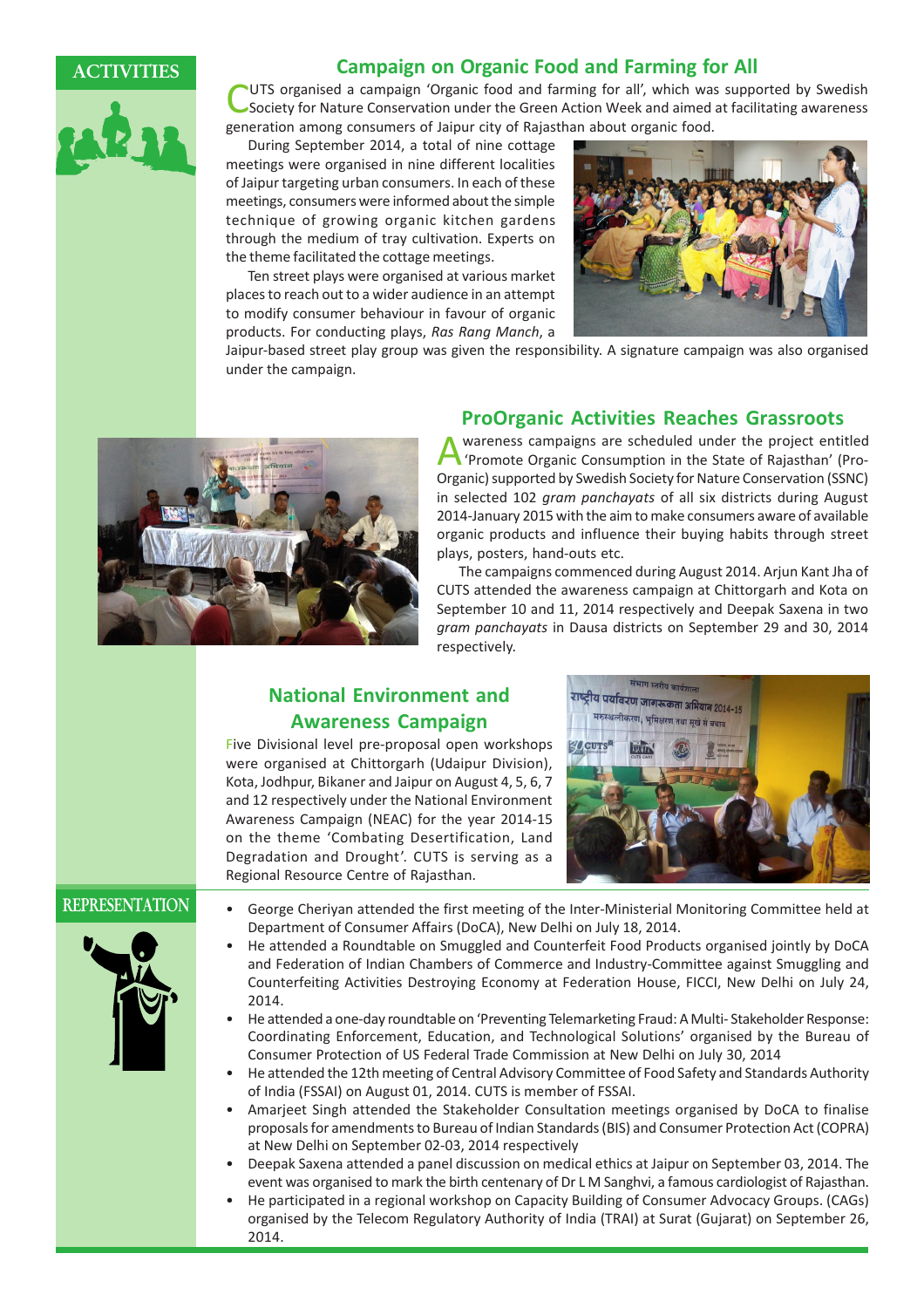#### Consumer Forum Penalised LIC Heavily

ew Delhi District Consumer Disputes Redressal Forum has asked Life Insurance Corporation Housing Finance Ltd (LIC HFL) to pay  $\overline{8}2.3$  lakh compensation for loss of documents submitted by two doctors who had taken home loan from it.



The complainants had told the Forum that they had taken a loan from LIC HFL for a DDA flat allotted to them. Documents of fifth and final demand letter, payment challan and conveyance deed, were given to the company, for conversion from lease hold to free hold. Later, they demanded back the letters deposited with company but the company failed to do so.

The Forum also noted that though the company was denying that the other two documents were with it, the complainants from day one were reminding it to return the same and they simply could not be disbelieved. After considering

all facts, the Forum found that the loss of conveyance deed in the name of complainants in office of Opposite Party is an admitted fact due to imperfection in securing it properly in safe custody.

Presided by C K Chaturvedi, the Forum asked the company to pay  $\overline{z}$  lakh as compensation to complainants Dr Mukesh Kumar and Dr Renu Bala, for negligence along with  $\overline{5}30,000$  as litigation expenses. The forum also directed the company to approach DDA for re-construction of a duplicate conveyance deed with endorsement from the Registrar that the original was registered with it and that the same was lost. (ET, 19.08.2014)

#### Agent's Misdeeds Will Make Insurer Liable

Thile the attention is focused on higher foreign investment limit in the insurance sector  $-$  from 26 to 49 percent, the government has quietly inserted new provisions that will make it tough for insurers to escape responsibility for mis-selling by agents. The notice for amendments circulated to Rajya Sabha members recently has proposed that insurers will be "responsible for all the acts and omissions of its agents, including violation of code of conduct". It has also proposed a penalty of up to Rs 1 crore on insurers for such violations.

The move will come as a relief to millions of policy-holders, who often complain that the policy sold to them was not what was promised to them and companies pass on the blame to the agents. Although there are safeguards, such as a free look-in period and a cancellation of the policy within 15 days if the buyer is not satisfied most consumers only realise the flaws much later.

Several individuals are now shy of buying insurance after they invested in unit-linked insurance plans or ULIPs in the hope of earning big returns, only to be disappointed by the hefty commission. At that time, insurers had blamed agents for the confusion.

There are certain other changes introduced compared to the 2008 Insurance Bill. The new central government has suggested that no life insurance policy will be called into question on any ground, including fraud, after the expiry of three years from the date of issuance of the policy or from the date the risk coverage started. The Bill moved in 2008 had proposed the cut-off at five years. Further, the new government has proposed to clamp down on multi-level marketing (MLM) and safeguards have been built in, while selling through special or principal agents. Companies have been barred from appointing such agents and providing inducements to purchase or renew policies using the MLM route.

> (http://timesofindia.indiatimes.com/business/india-business/Insurers-to-be-liable-for-agents-misdeeds/ articleshow/39376372.cms)

#### Maruti, Tata Motors, 12 Others Fined ₹2,545 Crore by Fair Trade Regulator

I I Have Regulator<br>In the first major order against the auto sector, the Competition Commission of India (CCI)<br>I on Monday slapped a penalty of ₹2.545 crore on 14 carmakers including Maruti Suzuki n the first major order against the auto sector, the Competition Commission of India (CCI) and Tata Motors for violating trade norms in the spare parts market.

Honda Siel Cars India, Volkswagen India, Fiat India Automobiles, BMW India, Ford India, General Motors India, Hindustan Motors, Mahindra & Mahindra, Mercedes-Benz India, Nissan Motor India, Skoda Auto India and Toyota Kirloskar Motor have also been penalised. In a 215-page order, fair trade watchdog CCI has imposed a penalty totalling  $\overline{8}$ 2,544.64

crore on 14 auto companies. For each entity, the individual fine amounts to 2 per cent of their average turnover. The penalty is to be deposited within 60 days of receipt of the order.

Through these agreements, the car-makers "imposed absolute restrictive covenants and completely foreclosed the after-market for supply of spare parts and other diagnostic tools", the regulator said. (ET, 26.08.2014)

(For more details please visit: http://profit.ndtv.com/news/corporates/article-maruti-tata-motors-12-othersfined-rs-2-545-crore-by-fair-trade-regulator-653716?utm\_source=ndtv&utm\_medium=top-storieswidget&utm\_campaign=story-6)



#### **IMPORTAI JUDGEME** DECISIO